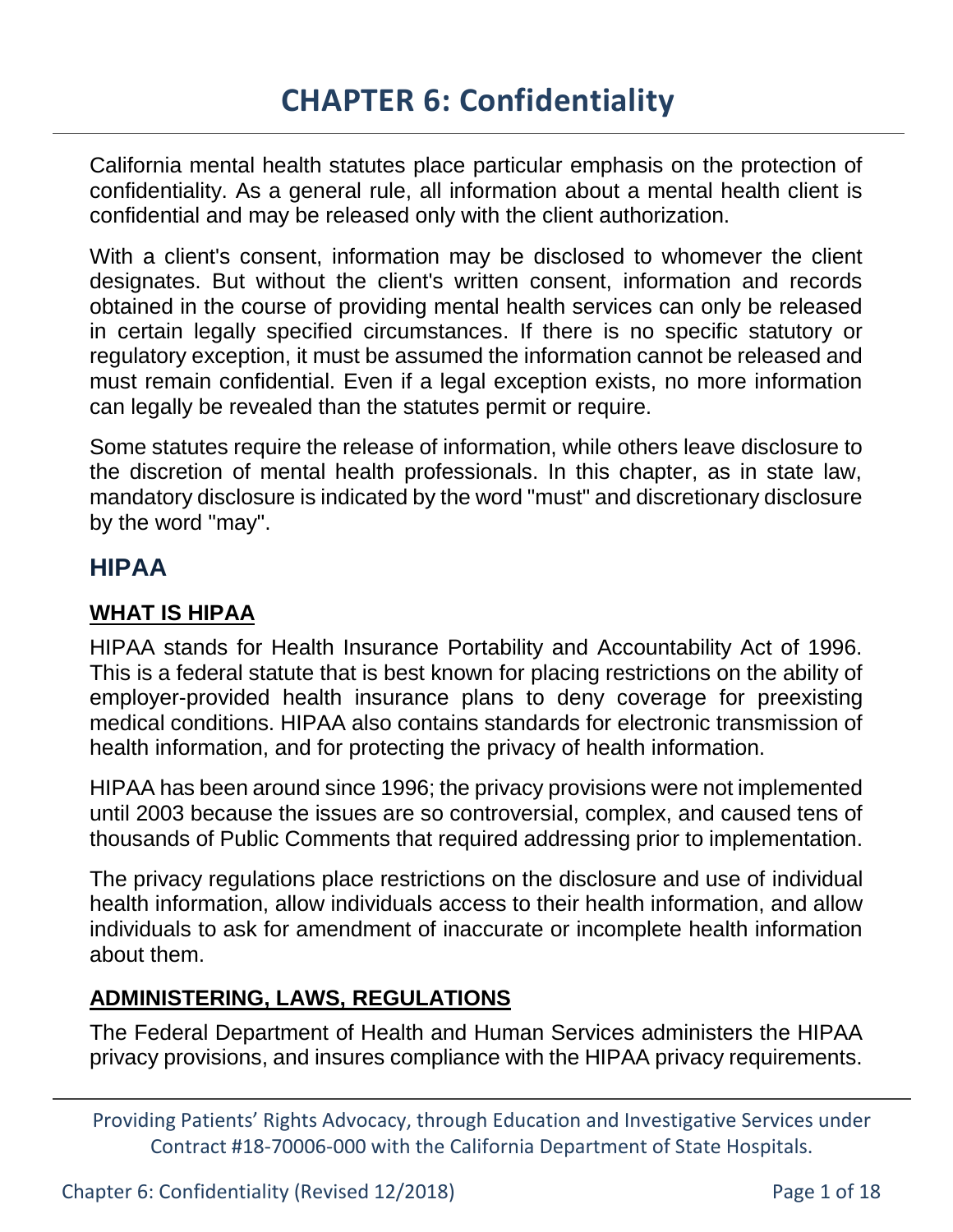The HIPAA privacy statute was enacted as part of Part C of Subtitle F of Public Law 104-191, Sections 261-264. Most of the privacy statute is codified as Sections 1171-1179 of the Social Security Act, 42 U.S.C. Section 1320d-1320d-8. The implementing regulations, effective April 14, 2003, are found at 45 CFR Section 160.101 et seq. The regulations have the force of law.

The purpose of the HIPAA "administrative simplification" provisions (which include the privacy protection requirements) is to improve the "efficiency and effectiveness of the health care system, by encouraging the development of a health information system through the establishment of standards and requirements for the electronic transmission of certain health information." Section 261 of the Health Insurance Portability and Accountability Act of 1996, Public Law 104-191. (The "administrative simplification" provisions are designed to produce a single set of national billing codes.)

The purpose of the HIPAA privacy regulations is to protect individual health information from unauthorized disclosure, and to improve the accuracy of individual health information by allowing individuals to access their health information and to request amendment of that information if it is inaccurate or incomplete. Minimum national privacy standards are necessary as more and more health information is transmitted electronically. That is the reason for the federal standards.

The HIPAA privacy regulations require individual written authorization for release of protected health information unless disclosure without authorization is allowed under the regulations. There are many instances when disclosure without individual written authorization is allowed under the regulations. This includes disclosure required by law.

### **COVERED ENTITIES**

The HIPAA privacy regulations apply to health care providers, health plans, and health care clearinghouses (e.g. an entity that translates provider billing codes into standard HIPAA billing codes, and vice versa). (45 CFR Section 160.102(a), 160.103 (definition of "Covered entity"))

## **HIPAA APPLIES TO PROTECTED HEALTH INFORMATION**

The HIPAA privacy regulations apply to "protected health information" which is defined to mean: "…individually identifiable health information [transmitted or maintained in any form or medium, electronic, or otherwise,]

Providing Patients' Rights Advocacy, through Education and Investigative Services under Contract #18-70006-000 with the California Department of State Hospitals.

Chapter 6: Confidentiality (Revised 12/2018) Page 2 of 18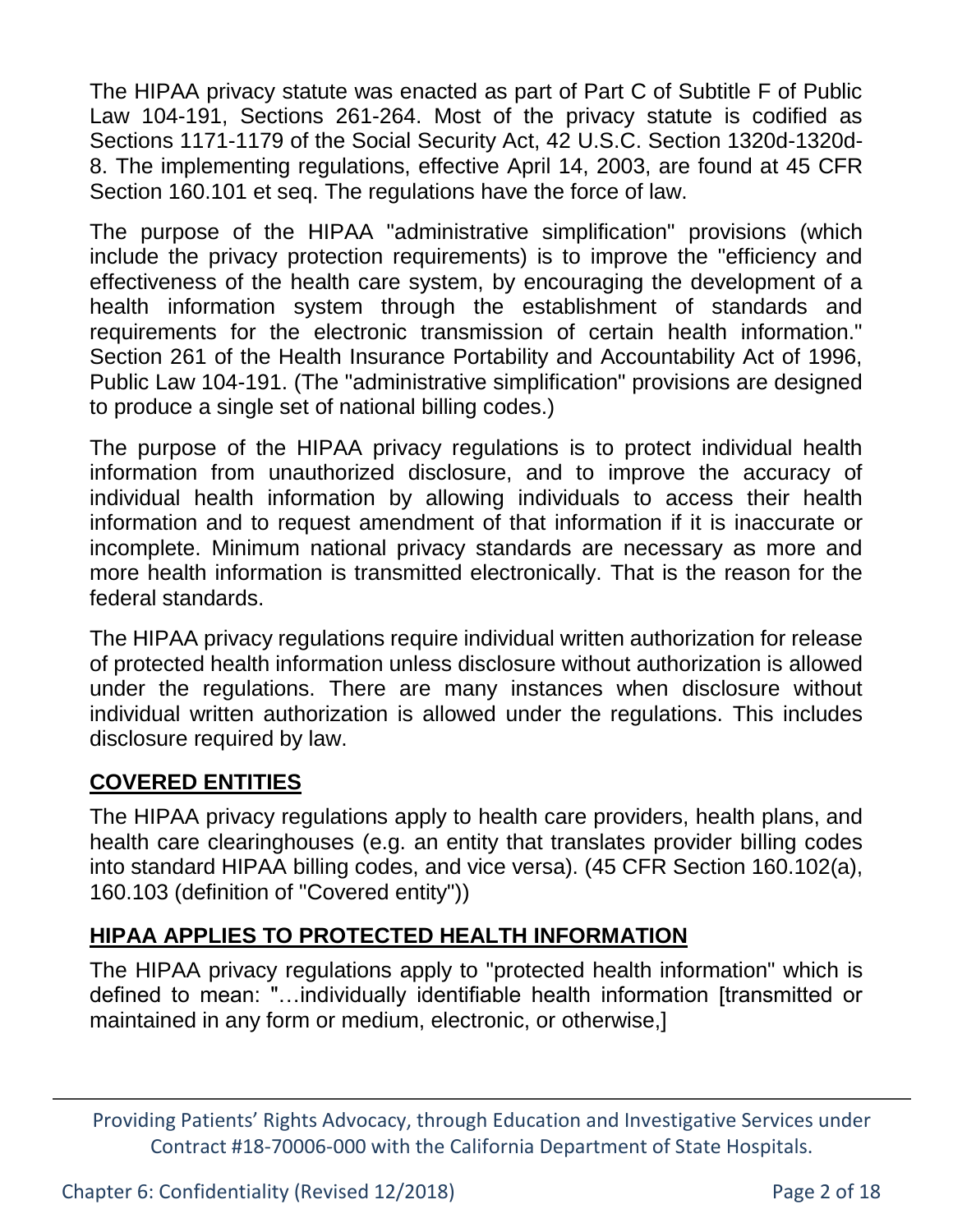### **45 CFR SECTION 164.501 (DEFINITION OF "PROTECTED HEALTH INFORMATION").**

"Health information" is defined to mean: "…any information, whether oral or recorded in any form or medium that:

1. Is created or received by a health care provider, health plan, public health authority, employer, life insurer, school or university, or health care clearinghouse; and

2. Relates to the past, present or future physical or mental health or condition of an individual; the provision of health care to an individual; or the past, present, or future payment for the provision of health care to an individual."

Any federal law preempts state law if the laws cover the same subject matter, unless the federal law has exceptions to preemption. The HIPAA privacy statute has a specific section dealing with preemption. The statute provides that the HIPAA privacy statute shall "supersede" any "contrary" provision of state law. (Social Security Act section 1178(a)(1), 42 U.S.C. Section 1320d-7(a)(1)).

The statute then lists several exceptions to preemption. (Social Security Act Section 1178(a)(2), 42 U.S.C. Section 1320d-7(a)(2))

# **FEDERAL VERSUS STATE LAW**

Whenever there are overlapping State and Federal laws, the law that provides the greater protections or liberty to the consumer must be acted on.

At the state level, California Welfare and Institutions Code 5328 et seq. in the LPS Act are the primary sources of this protection for most of the mental health records that Patients' Rights Advocates will encounter. These records are also protected under federal law by regulations promulgated pursuant to the Health Insurance Portability and Accountability Act (HIPAA). (45 CFR Part 160 and subparts A and E of Part 164).

The interplay of state and federal law can be complex, but in the case of mental health records, the law that provides the greater confidentiality or, in the case of the patient's access to his/her own records, the greater liberty, is the law that will apply.

HIPAA permits disclosures that are required under LPS or other state or federal law. (45 CFR 164.512(a)).

Chapter 6: Confidentiality (Revised 12/2018) Page 3 of 18

Providing Patients' Rights Advocacy, through Education and Investigative Services under Contract #18-70006-000 with the California Department of State Hospitals.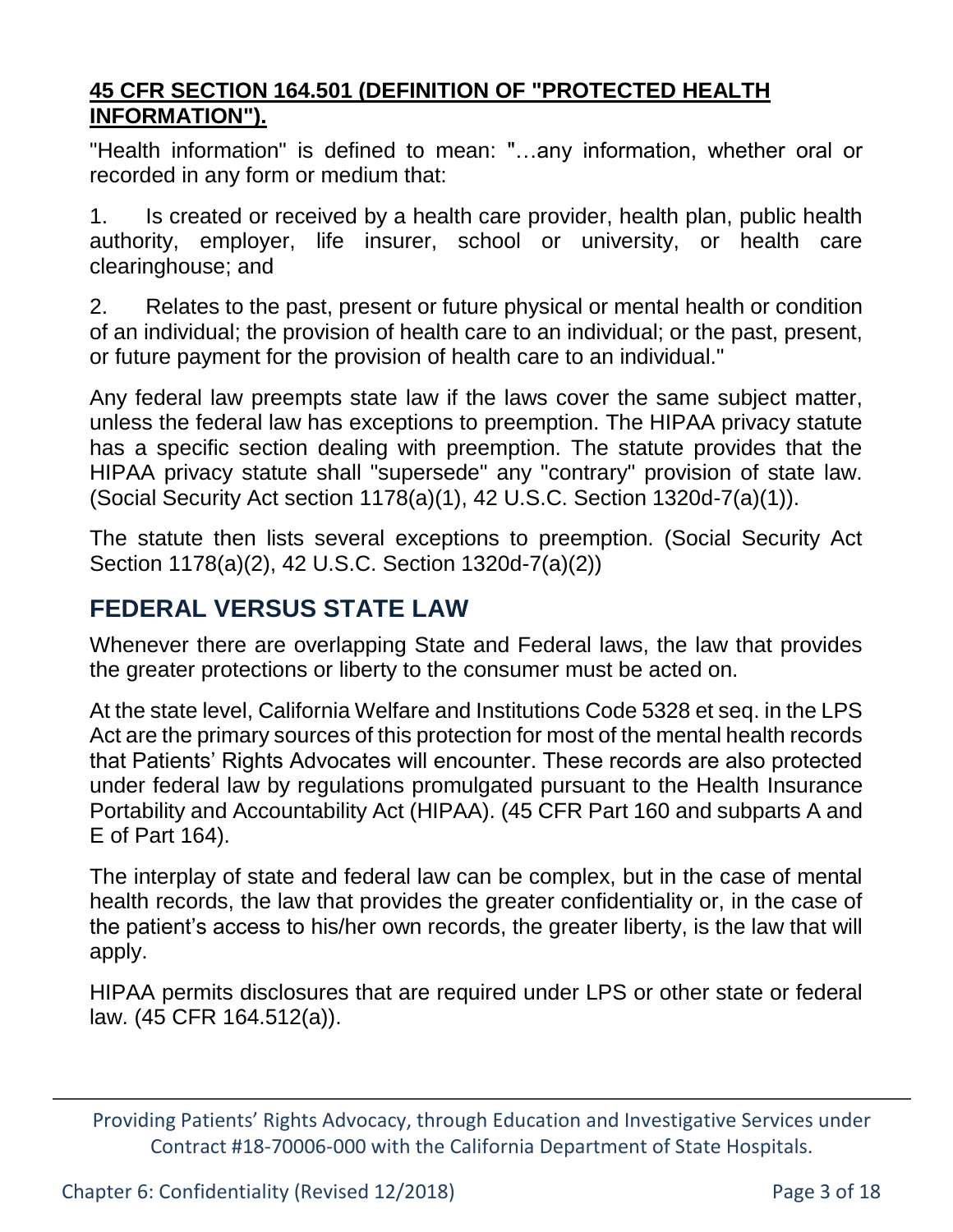The primary impact of the HIPAA regulations, therefore, is to limit some of the permissive disclosures that would otherwise be allowed under LPS. In other words, where LPS permits, but does not require, disclosure, and HIPAA prohibits the disclosure, the disclosure may not be made.

## **MENTAL HEALTH INFORMATION**

With the exceptions of the limitations identified in Welfare and Institutions Code (WIC) Section 5328, information and records obtained in the course of providing mental health services to either voluntary or involuntary patients are confidential. (WIC Section 5328)

# **LPS-PROTECTED INFORMATION AND RECORDS, DISCLOSURES WITH CLIENT AUTHORIZATION: RELEASE TO THE PATIENT'S DESIGNEE**

LPS allows the patient, with his/her clinician's approval, to authorize release of protected information to a third party. (WIC 5328(a)(2))

HIPAA gives patients the right to access their own mental health information and to have this information sent to designated third parties. Therefore, the LPS provision that requires that the disclosure of mental health records to a designee be "approved" by the patient's physician, psychologist, or social worker (Section 5328(b)) is likely pre-empted by HIPAA. The patient's request to send information to a third party designee must be in writing and signed by the patient, and clearly identify the designee, and where the information is to be sent. (78 Fed. Reg. 5566, 5634-5635 (Jan. 25, 2013)).

### **RELEASE TO DESIGNEE OF MINOR PATIENT'S PARENT OR GUARDIAN**

If the patient is a minor and his/her parent, guardian, or guardian ad litem designates, in writing, any person to receive information or records, the information must be released. However, a physician, psychologist, social worker, nurse, attorney, or other professional will not be compelled to release information given to her in confidence by members of the patient's family. (WIC Section 5328[a][4])

Providing Patients' Rights Advocacy, through Education and Investigative Services under Contract #18-70006-000 with the California Department of State Hospitals.

Chapter 6: Confidentiality (Revised 12/2018) Page 4 of 18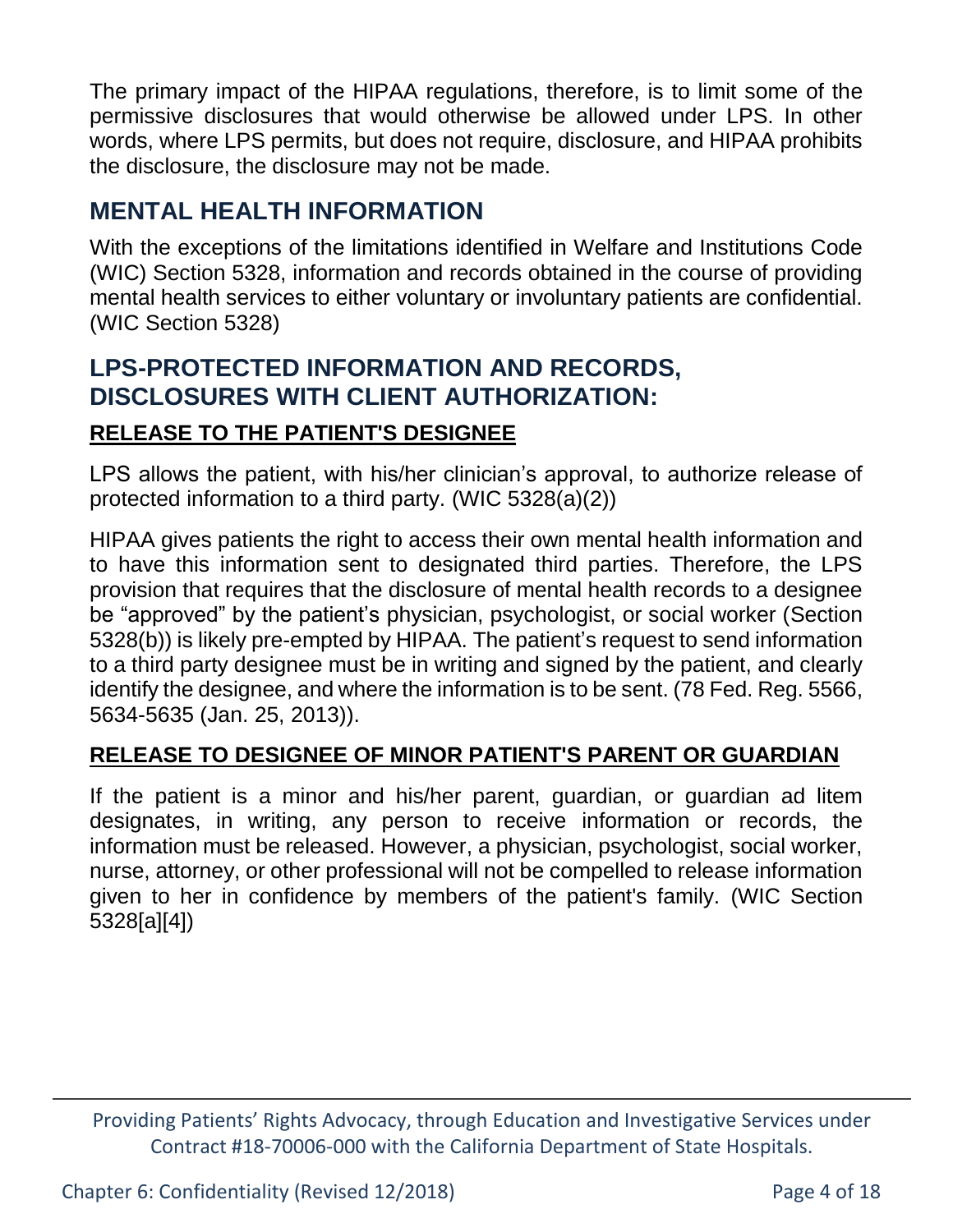# **LPS-PROTECTED INFORMATION AND RECORDS, DISCLOSURES WITHOUT CLIENT AUTHORIZATION:**

### **RELEASE TO OTHER HEALTH PROFESSIONALS**

Information and records may be released without the patient's consent in communications between qualified professional persons in the provisions of services or appropriate referrals, if (1) the persons releasing and receiving the information work in the same facility, or (2) the persons receiving the information do not work in the same facility but have medical or psychological responsibility for the patient's care. The release of information to other professional persons, who do not have responsibility or have not yet assumed responsibility, requires the consent of the patient, his/her guardian, or his/her conservator. (WIC Section 5328[a][1])

### **RELEASE TO MAKE CLAIM**

To the extent necessary for a recipient to make a claim, or for a claim to be made on behalf of a recipient for aid, insurance, or medical assistance to which he or she may be entitled. (WIC Section 5328[a][3])

These disclosures for payment purposes are permitted under HIPAA. (45 CFR 164.501 and 164.506)

### **RELEASE FOR RESEARCH**

For research, provided that the Director of Health Care Services, the Director of State Hospitals, the Director of Social Services, or the Director of Developmental Services designates by regulation, rules for the conduct of research and requires the research to be first reviewed by the appropriate institutional review board or boards. The rules shall include, but need not be limited to, the requirement that all researchers shall sign an oath of confidentiality. (WIC Section 5328[a][5])

### **RELEASE TO THE COURTS**

Information and records may be released to the court without client consent as necessary for the administration of justice. (WIC Section 5328[a][6])

Release of confidential records under this provision may only be made in response to a court order and only directly to the court that issued the order. It should be further noted that some information in the records may also be subject to psychotherapist–patient privilege under California Evidence Code, Section 1014.

Chapter 6: Confidentiality (Revised 12/2018) Page 5 of 18

Providing Patients' Rights Advocacy, through Education and Investigative Services under Contract #18-70006-000 with the California Department of State Hospitals.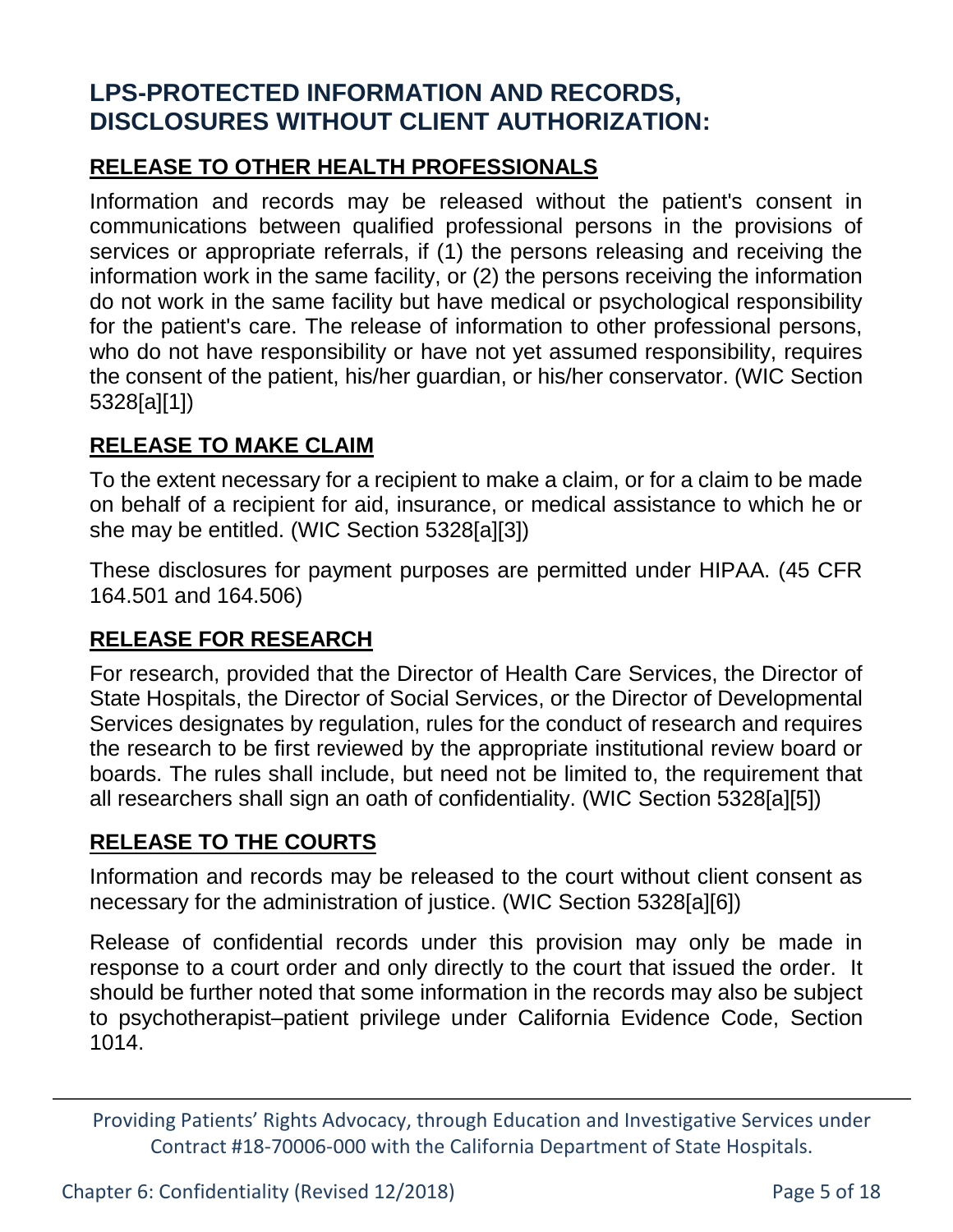### **RELEASE TO LAW ENFORCEMENT**

There are several provisions in LPS that permit or require the disclosure of information to law enforcement for various purposes, some of these disclosures are mandatory ("must"), while others are discretionary ("may"). As with all disclosures of information, only the minimum necessary to accomplish the intended purpose may be released. (Please refer to the cited Code sections for details)

The LPS Act contains other provisions permitting or mandating release of LPS– protected information to law enforcement related to patients not generally encountered by county patients' rights advocates, e.g. state hospital patients, individuals found not guilty by reason of insanity, etc. These provisions may not be included as they are beyond the scope of this chapter. (*contact COPR for additional information*)

#### **Mandatory release to law enforcement**

Information and records must be released to law enforcement under the following circumstances. (Please refer to the cited Code Sections for details):

When the peace officer who brought the patient in for an involuntary 72 hour hold under Welfare and Institutions Code Section 5150 requests notification of release. (WIC Sections 5152.1, 5250.1, 5328[a][16])

When a patient is believed to be the victim or the perpetrator of a crime while hospitalized. This shall be limited solely to information directly relating to the factual circumstances of the commission of the enumerated offenses and shall not include any information relating to the mental state of the patient or the circumstances of his or her voluntary or involuntary admission, commitment, or treatment. (WIC Section 5328.4)

In facilities licensed as general hospitals or acute psychiatric hospitals, an assault or battery committed against on-duty hospital staff that results in injury or involves the use of a firearm or dangerous weapon. (California Health and Safety Code Section 1257.7(d))

When a patient who is a Mentally Disordered Sex Offender, a civilly committed Sexually Violent Predator, or is committed to the department, to a state hospital, or any other public or private mental health facility approved by the county mental health director under Section 1026 or 1370 of the Penal Code is moved or is under criminal investigation, identification information and records shall be forwarded immediately without prior request to the Department of Justice. Information automatically reported

Providing Patients' Rights Advocacy, through Education and Investigative Services under Contract #18-70006-000 with the California Department of State Hospitals.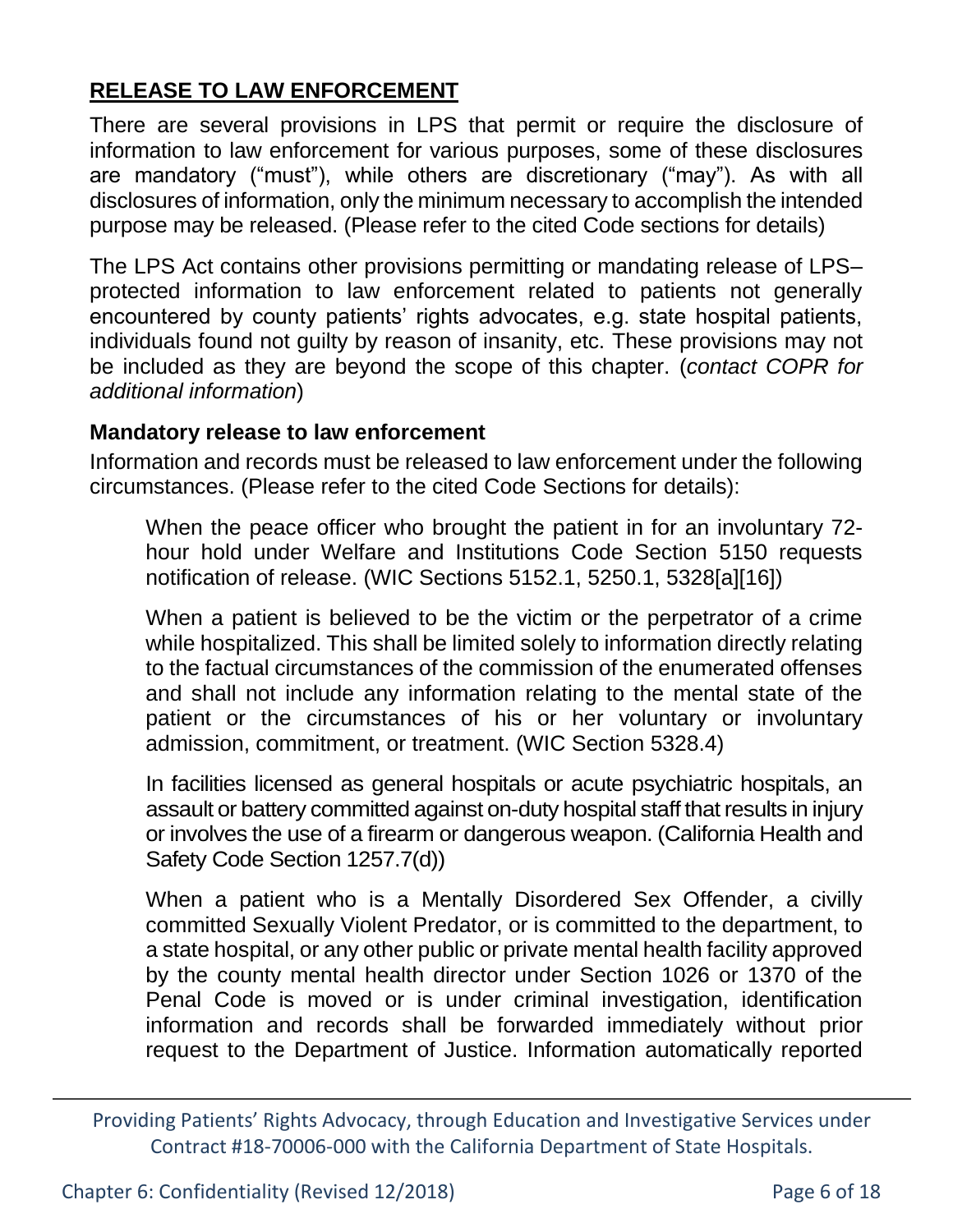shall be restricted to name, address, fingerprints, date of admission, date of discharge, date of escape or return from escape, date of any home leave, parole or leave of absence and, if known, the county in which the person will reside upon release. (WIC Sections 5328.2, 5328.01)

When a patient committed under the Penal Code escapes from the hospital. (WIC Section 7325.5, Penal Code Sections 1370.5[b], 4536[b])

When release of information would protect federal or state elective constitutional officers and their families. (WIC Section 5328[a][7])

When the Youth Authority or an adult correctional agency, as necessary to the administration of justice, require the records. (WIC Section 5328.02)

When a health practitioner who has knowledge of or observes a child, in his or her professional capacity or within the scope of his or her employment, whom he or she knows or reasonably suspects has been the victim of child abuse. (Penal Code Section 11166)

When a psychotherapist is aware that his/her patient presents a serious danger to a foreseeable victim. (WIC Section 8105 [c])

When a law enforcement officer personally lodges with a facility a warrant of arrest or an abstract of such a warrant.

#### **Discretionary release to law enforcement**

Specific information may be released to law enforcement under the following circumstances. (Please refer to the cited Code Sections for details):

When a mentally disordered person is believed to be the victim of a crime. (WIC Section 5004.5)

When a civilly committed patient escapes from the hospital. (WIC Sections 5328.3, 7325)

HIPAA permits limited disclosure to law enforcement of information related to criminal conduct that has occurred on the premises of the facility. (45 CFR 164.512(a)(2) and(f)(5)).

Note: The California Hospital Association advises its members to consult their legal counsel for help in determining whether a disclosure is necessary to the administration of justice. (Mental Health Law: A

Providing Patients' Rights Advocacy, through Education and Investigative Services under Contract #18-70006-000 with the California Department of State Hospitals.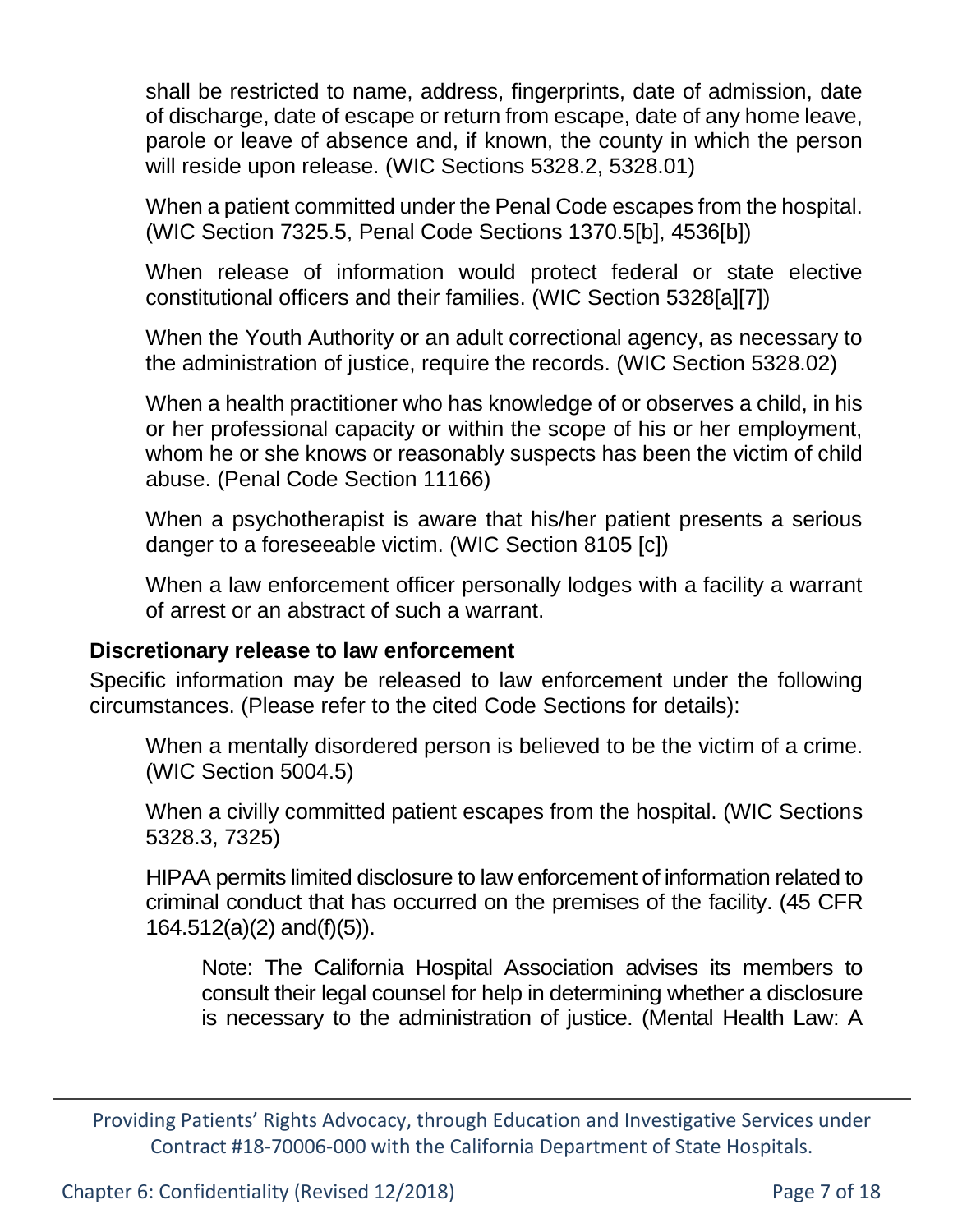Handbook on Laws Governing Mental Health Treatment, 7th Ed., California Hospital Association (2013)).

### **RELEASE TO THE LEGISLATURE**

Information and records may be released without patient consent to the Senate Rules Committee or the Assembly Rules Committee for the purposes of legislative investigation authorized by these committees. Members of the state legislature also have access to information in treatment records pertaining to denial of rights, provided that patients' identities are concealed. (WIC Sections 5326.1, 5328[a][8])

#### **RELEASE TO INSURER**

If the recipient of services who applies for life or disability insurance designates in writing the insurer to which records or information may be disclosed. (WIC Section 5328[a][9])

### **RELEASE TO PATIENT'S ATTORNEY**

Information and records must be released to the attorney for the patient in any and all proceedings upon presentation of a release of information signed by the patient (or, if applicable, by the patient's parent, guardian, guardian ad litem, or conservator). If the patient is unable to sign a release, the facility may release the information and records once it is satisfied of the identity of the attorney and the fact that the attorney represents the patient's interests. However, a physician, psychologist, social worker, nurse, attorney, or other professional will not be compelled to release information given to him/her in confidence by members of the patient's family. (WIC Sections 5328[a][10], 5328[a][2]).

However, HIPAA does not permit such disclosures without patient authorization. This permissive disclosure is therefore preempted by HIPAA. Another basis for disclosure would have to be used, e.g. written authorization by the patient's representative or release pursuant to a court order.

Information in the patient's treatment record pertaining to the denial of rights must be released to his/her attorney upon request. (WIC Section 5326.1).

### **RELEASE TO PROBATION OFFICER**

Upon written agreement by a person previously confined in or otherwise treated by a facility, the professional person in charge of the facility or his or her designee may release any information, except information which has been given in confidence by members of the person's family, requested by a probation officer

Providing Patients' Rights Advocacy, through Education and Investigative Services under Contract #18-70006-000 with the California Department of State Hospitals.

Chapter 6: Confidentiality (Revised 12/2018) Page 8 of 18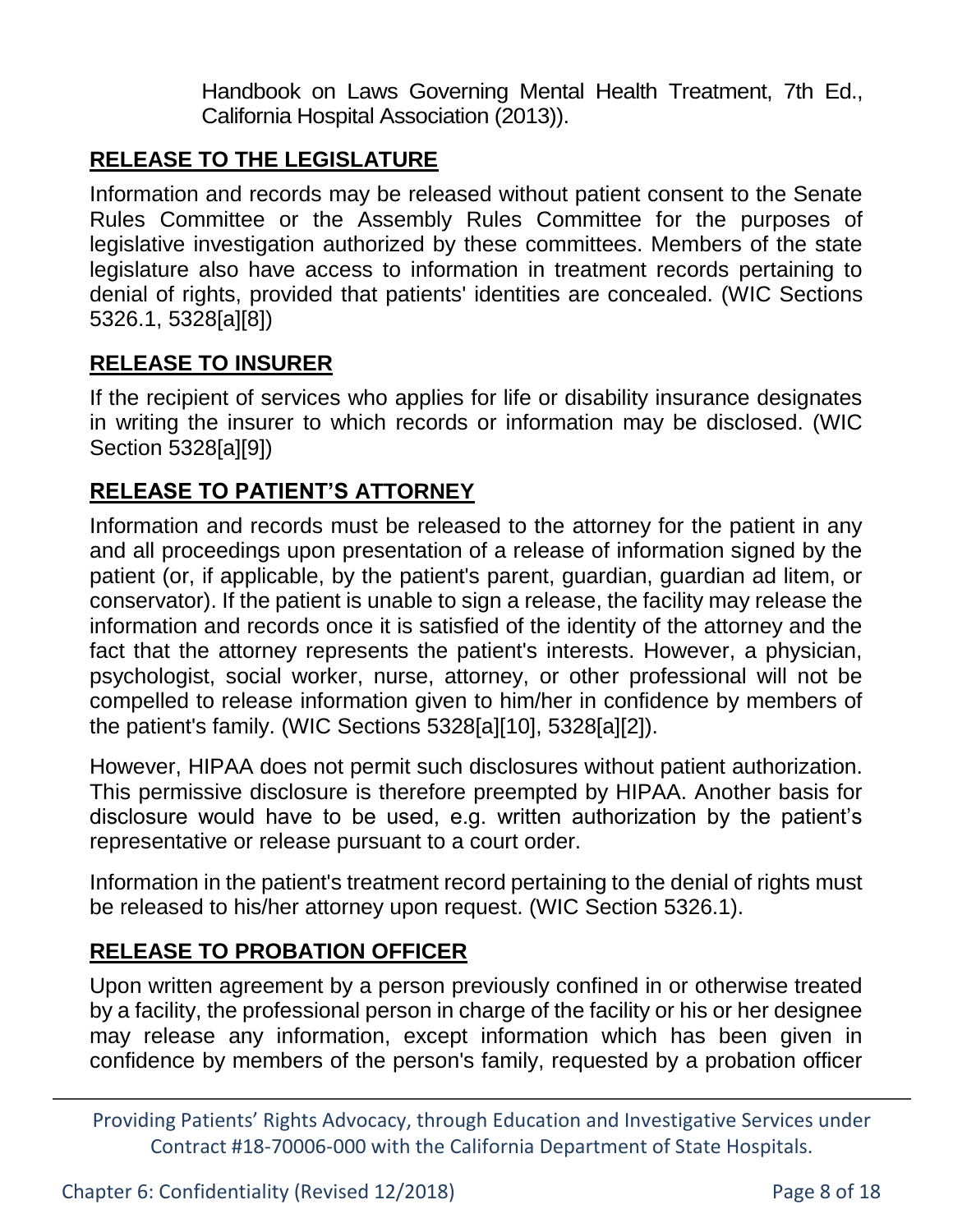charged with the evaluation of the person after his or her conviction of a crime if the professional person in charge of the facility determines that the information is relevant to the evaluation. The agreement shall only be operative until sentence is passed on the crime of which the person was convicted. The confidential information released pursuant to this subdivision shall be transmitted to the court separately from the probation report and shall not be placed in the probation report. The confidential information shall remain confidential except for purposes of sentencing. After sentencing, the confidential information shall be sealed. (WIC Section 5328[a][11])

## **RELEASE TO "MULTIDISCIPLINARY PERSONNEL" TEAMS**

Information and records must be released to members of multidisciplinary personnel teams who are trained in the prevention, identification, and treatment of child abuse and neglect and who are qualified to provide a broad range of services related to child abuse. (WIC Section 5328[12][A])

### **RELEASE TO COUNTY PATIENTS' RIGHTS ADVOCATES**

To county patients' rights advocates who have been given voluntary authorization by a client or a guardian ad litem. The client or guardian ad litem, whoever entered into the agreement, may revoke the authorization at any time, either in writing or by oral declaration to an approved advocate.

## **OTHER ENTITIES/INDIVIDUALS TO WHICH CONFIDENTIAL INFORMATION MAY BE RELEASED**

### **RELEASE TO THE PATIENT OR HIS/HER REPRESENTATIVE**

With limited exceptions, a patient, or their authorized representative, is entitled to access to their mental health records held by a health care provider. (HSC Sections 123110[a], 123115)

### **RELEASE TO THE PATIENT'S FAMILY**

Upon admission to a facility, or change of status, or in health, unless the patient directs otherwise, a 24 hour public or private mental health facility licensed pursuant to section 1250 of the Health and Safety Code must make reasonable attempts to notify the patient's next of kin or any other person designated by the patient upon the patient's admission to the facility. Similarly, but only upon the request of the family member, the facility must make reasonable attempts to notify the patient's next of kin or any other person designated by the patient of the patient's release, transfer, serious illness, injury, or death, unless the patient

Providing Patients' Rights Advocacy, through Education and Investigative Services under Contract #18-70006-000 with the California Department of State Hospitals.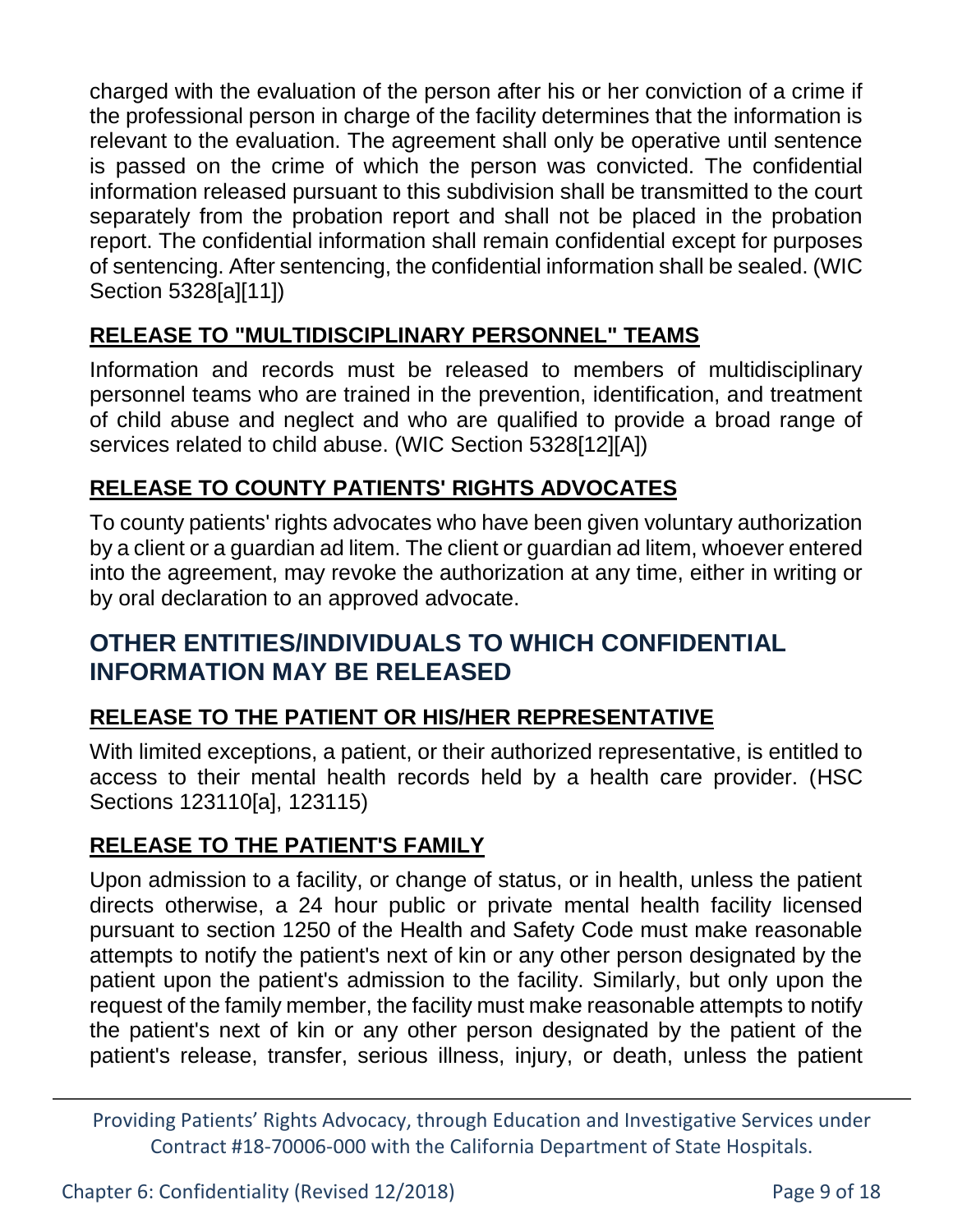requests that this information not be provided. The facility must inform the patient of his/her right to request the withholding of this information. (WIC Section 5328.1 [b], Health and Safety Code (HSC) Section 1250)

### **UPON FAMILY'S REQUEST FOR SPECIFIED INFORMATION**

If a family member or other person designated by the patient requests notification of the patient's diagnosis, prognosis, progress, or medication and its side effects, a treatment facility must release the information if authorized to do so by the patient. If the patient is unable to authorize the release of this information, the facility must note the attempt to secure consent in the patient's treatment record and must make daily efforts to secure the patient's consent or refusal. Information must not be released without the patient's consent. When the patient is unable to give consent and the person requesting the information is the patient's spouse, parent, child, or sibling, the facility must notify the requestor of the patient's presence in the facility. (WIC Section 5328.1[a])

### **UPON THE DISAPPEARANCE OF A VOLUNTARY PATIENT**

When a voluntary patient who otherwise meets the criteria for involuntary detention disappears without prior notice from a designated facility and his/her whereabouts remain unknown, the facility may notify the patient's relatives of the disappearance if such notification is necessary for their own or the patient's protection. (WIC Section 5328.3)

### **RELEASE TO CONSERVATORS, FROM CONSERVATORS, AND IN CONSERVATORSHIP PROCEEDINGS**

Information in the patients' treatment record pertaining to the denial of rights including the use of seclusion and restraint must be released to his/her conservator upon request. (WIC Section 5326.1)

Information may be released to qualified persons in the course of conservatorship proceedings. (WIC Section 5328[a])

Additionally, treatment facilities must release patient information and records to county officers engaging in conservatorship investigations. (WIC Section 5354) However, a treatment facility must obtain the consent of the patient or his/her conservator before releasing information to a professional person not employed by the facility who does not have the medical or psychological responsibility for the patient's care. (WIC Sections 5328[a], 5354)

Providing Patients' Rights Advocacy, through Education and Investigative Services under Contract #18-70006-000 with the California Department of State Hospitals.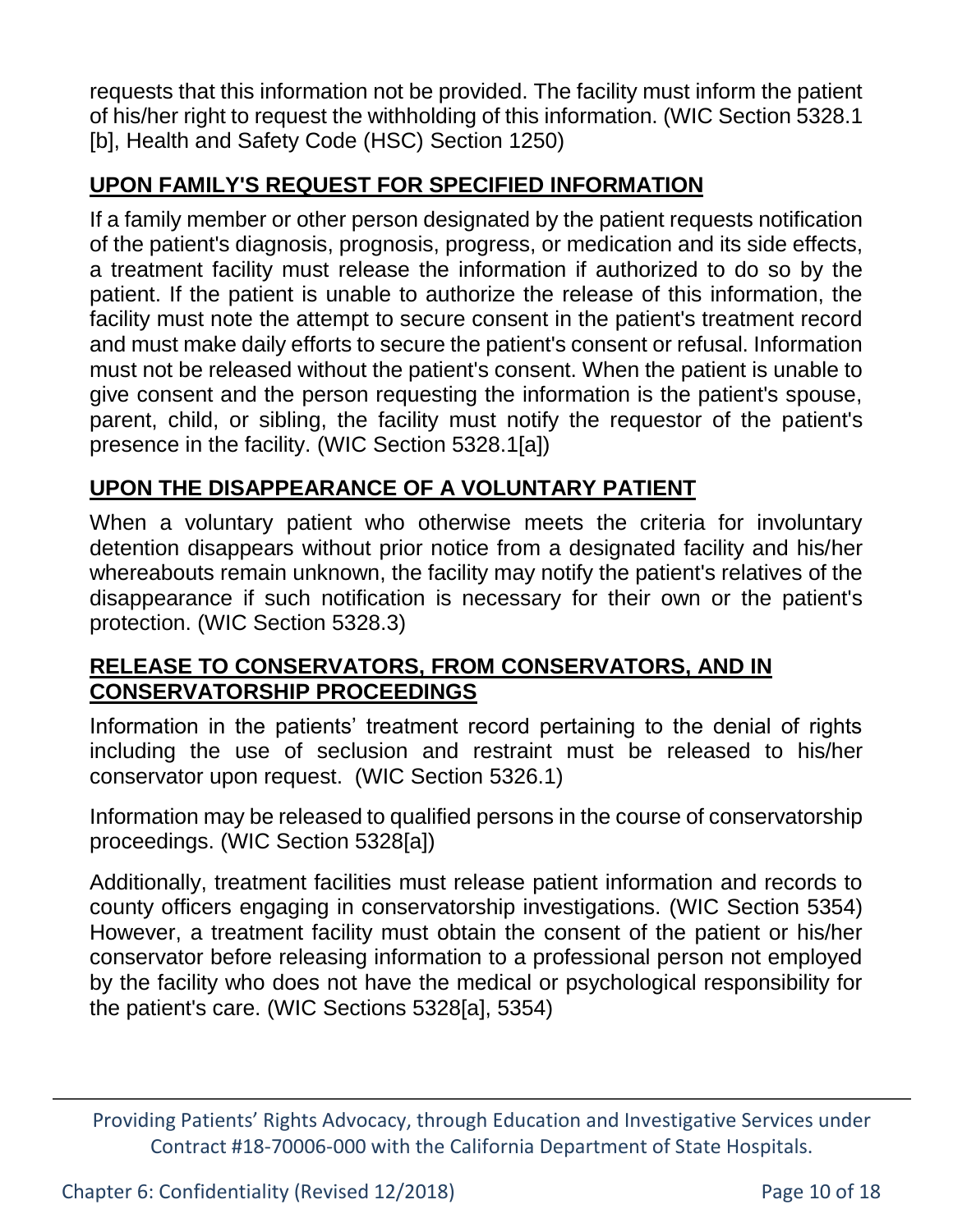### **RELEASE TO THE DEPARTMENT OF HEALTH CARE SERVICES**

Information and records shall be released to the Director of Department of Health Care Services, or his/her designee, when necessary for the Director to discharge his/her duties and powers as the state authority responsible for executing the laws related to the state's mental health system. Individual treatment records shall be available to the Director of DHCS to enable him to investigate, monitor and control abuses and denials of patients' Rights. As the state authority responsible for executing the laws related to the state's mental health system, DHCS has the overall statutory authority regarding mental health services, delivery of services and patients' rights of persons receiving the services. (62 Attorney General's Opinion 57, 59-60; 53 Attorney General's Opinion 151, 158; WIC Sections 4005.1, 4011, 5326.1, 5326.9)

### **RELEASE TO THE LOCAL MENTAL HEALTH DIRECTOR**

Information in the patient's treatment record pertaining to the denial of rights, including the use of seclusion and restraint must be released to the local mental health director upon request. (WIC Section 5326.1)

### **RELEASE TO DISABILITY RIGHTS CALIFORNIA**

Disability Rights California (DRC), is the agency established by federal law for the protection and advocacy of the rights of individuals identified as mentally ill, is granted access to records and information. (WIC Sections 4903 [a], 5328.06)

Below are 2 of several circumstances under which DRC has access:

- When the patient is a client of DRC's and the patient or her legal representative has authorized such access;
- When the patient is unable to authorize access and has no legal representative or has a public entity as legal representative, and DRC has received a complaint the patient has suffered abuse or neglect, or has determined probable cause exists to believe the patient has suffered abuse or neglect.

### **RELEASE TO THE CALIFORNIA OFFICE OF PATIENTS' RIGHTS**

Information in the patient's treatment record pertaining to the denial of rights, including the use of seclusion and restraint, must be released to the California Office of Patients' Rights upon request. (WIC Section 5326.1)

Providing Patients' Rights Advocacy, through Education and Investigative Services under Contract #18-70006-000 with the California Department of State Hospitals.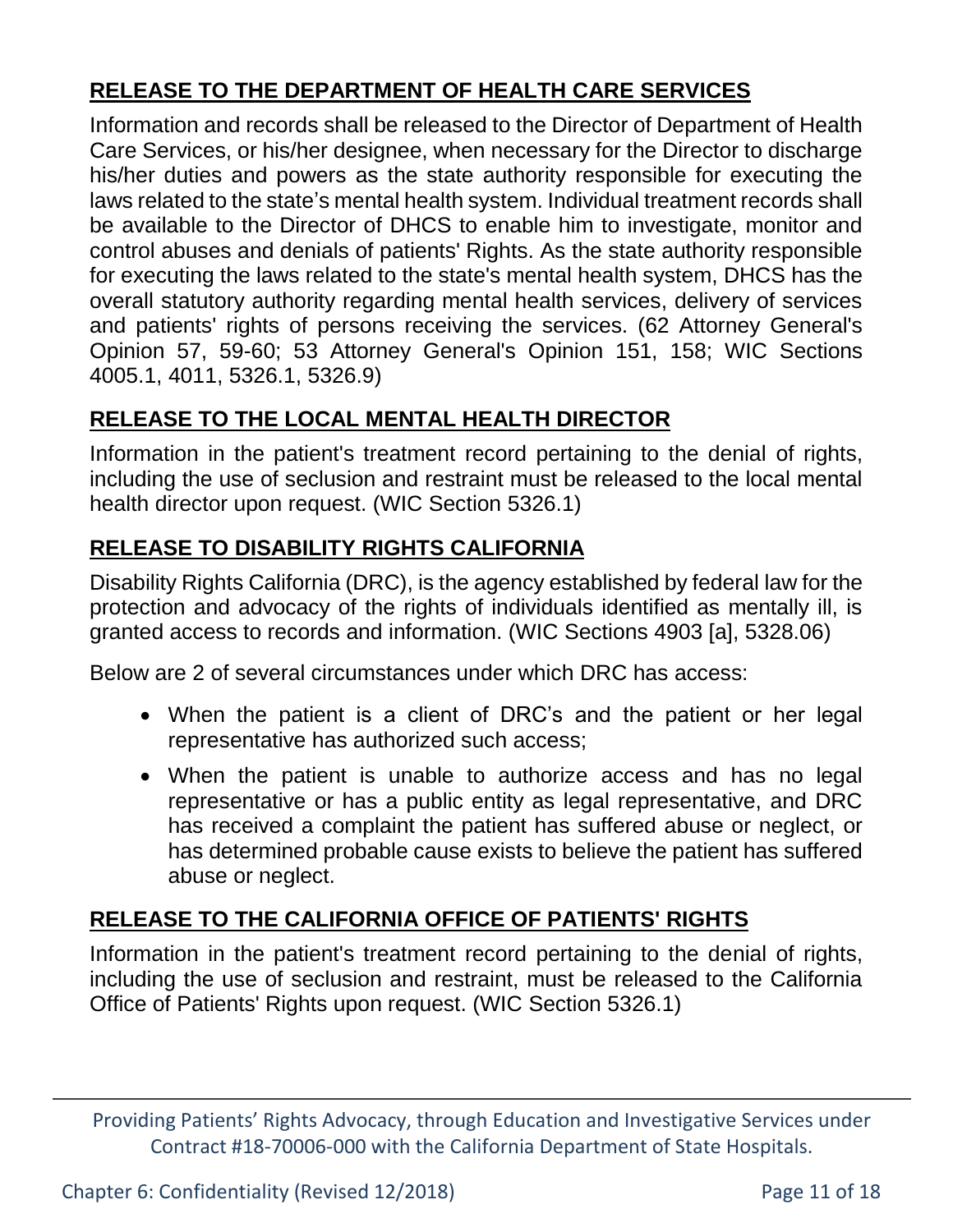### **RELEASE TO THE LOCAL PATIENTS' RIGHTS ADVOCATE**

County Patients' Rights Advocates, appointed by local mental health directors, must be given access to patient information and records in order to investigate patients' complaints of rights denials and to monitor mental health facilities' compliance with patients' rights provisions. (WIC Sections 5520, 5545)

When a county Patients' Rights Advocate provides services to a specific client, the client or his/her guardian ad litem must give authorization if the Advocate is to have access to the client's records. The statute requires that the authorization be in writing or reduced to writing. (WIC Section 5541)

### **RELEASE TO THE PATIENT OR HIS/HER REPRESENTATIVE**

With limited exceptions, a patient, or his/her authorized representative, is entitled to access to his/her mental health records held by a health care provider. (HSC Sections 123110[a], 123115)

#### **RELEASE LICENSING PERSONNEL**

Information and records may be released to licensing personnel who are authorized licensed or registered health professionals attached to the State Department of Public Health, as well as to authorized legal staff or special investigators attached to the State Department of Social Services, as necessary for them to inspect, license, and investigate health facilities and community care facilities. The information may be with either Department in a criminal, civil, or administrative proceeding, but may only be released to the judge or hearing officer and to the parties to the case. (WIC Section 5328.15[a])

Information and records may also be released to any board which licenses and certifies mental health professionals when the Director of State Hospitals has reasonable cause to believe that a violation of a law subject to the board's jurisdiction has occurred and the records are relevant to the violation. The records, which must not contain the patient's name, must be sealed after the board reaches its decision. (WIC Section 5328.15[b])

### **RELEASE RELATING TO ABUSE**

Information and records may be disclosed in communications relating to the prevention, investigation, or treatment of elder abuse or dependent adult abuse. (WIC Sections 5328.5, 15633.5)

Information and records may be released to multidisciplinary team members when an older adult client, in the opinion of the human services agency serving

Chapter 6: Confidentiality (Revised 12/2018) Page 12 of 18

Providing Patients' Rights Advocacy, through Education and Investigative Services under Contract #18-70006-000 with the California Department of State Hospitals.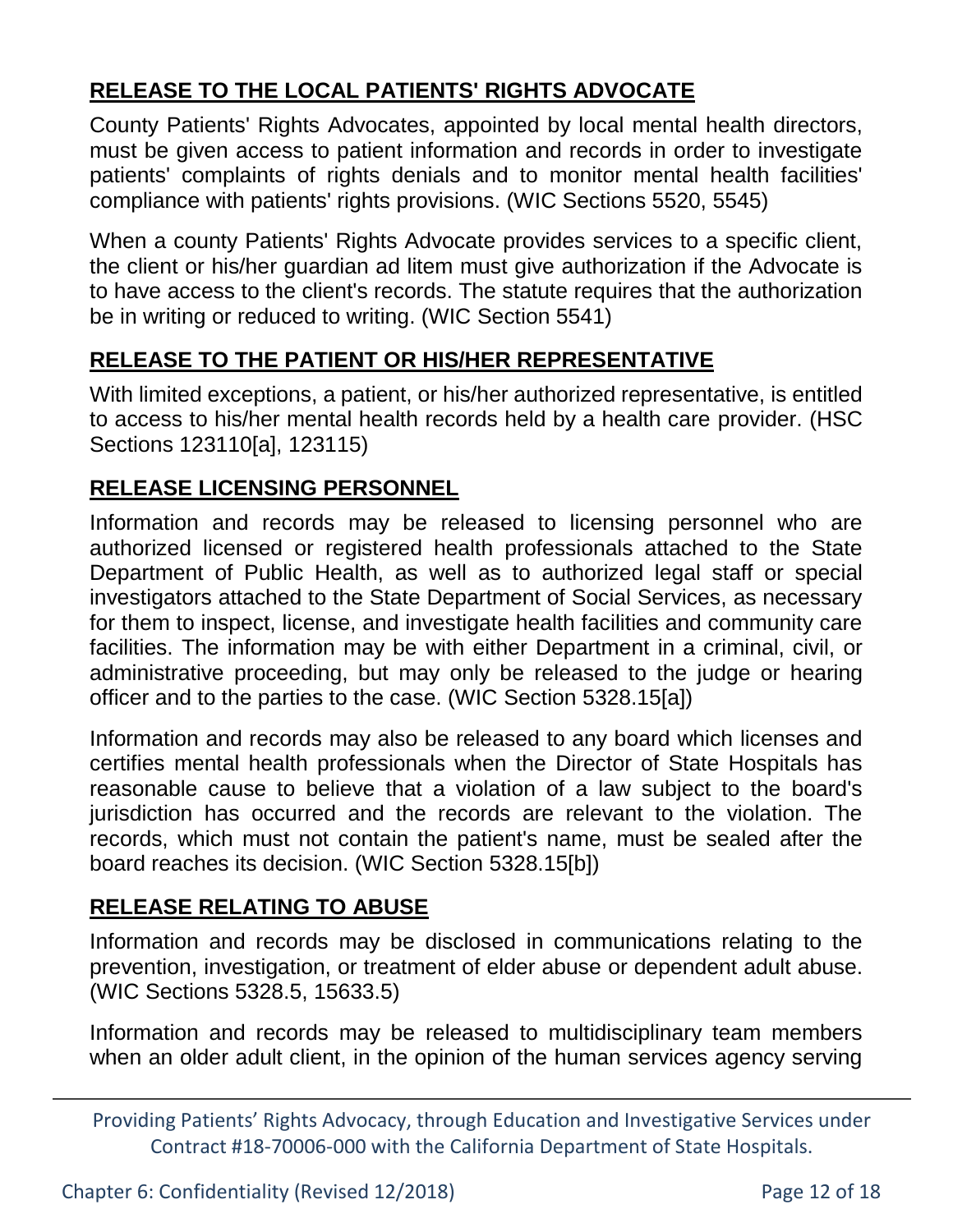older adults through a multidisciplinary team, presents signs of elder abuse or neglect. (WIC Section 5328.05[a])

## **RELEASE TO POTENTIAL EMPLOYERS**

If an employer to whom a patient has applied for a job requires the patient's records, the records must be forwarded to a qualified physician representing the employer upon the patient's request, unless the physician or administrative officer responsible for the patient deems the release contrary to the patient's best interest. In such a case, the physician or administrator must notify the patient of his/her decision not to release the records within five days. If the physician or administrator also deems release of the records to the patient to be contrary to his/her best interest, the physician or administrator must give formal notice of this decision to the superior court in the county in which the patient resides. (WIC Section 5328.9)

### **RELEASE TO THE CORONER**

If a patient dies in a state hospital, the Department of State Hospitals, the physician in charge of the patient, or the person in charge of the facility (or his/her designee) shall release to the coroner information and records obtained in the course of providing treatment. Information about the patient's personal life, which is not related to the diagnosis and treatment of the patient's physical condition, should not be included. Information released to the coroner should be sealed and not made part of the public record. (WIC Section 5328.8)

# **REQUIRED DOCUMENTATION**

### **DOCUMENTATION OF DISCLOSURE**

The physician in charge of the patient or the professional person in charge of the facility, or his or her designee, must make sure documentation is entered in the patient's medical record if any disclosure of records or information is made to:

- Anyone the patient, patient's parent (in the case of a minor patient), conservator or guardian designates (WIC Section 5328[a]);
- The adult patient's family (WIC Section 5328.1);
- The police if a voluntary patient who otherwise meets LPS criteria escapes from an inpatient facility (WIC Section 5328.3); or
- The police if the patient, while hospitalized, is suspected of being a victim or perpetrator of a major crime (WIC Section 5328.4)

Providing Patients' Rights Advocacy, through Education and Investigative Services under Contract #18-70006-000 with the California Department of State Hospitals.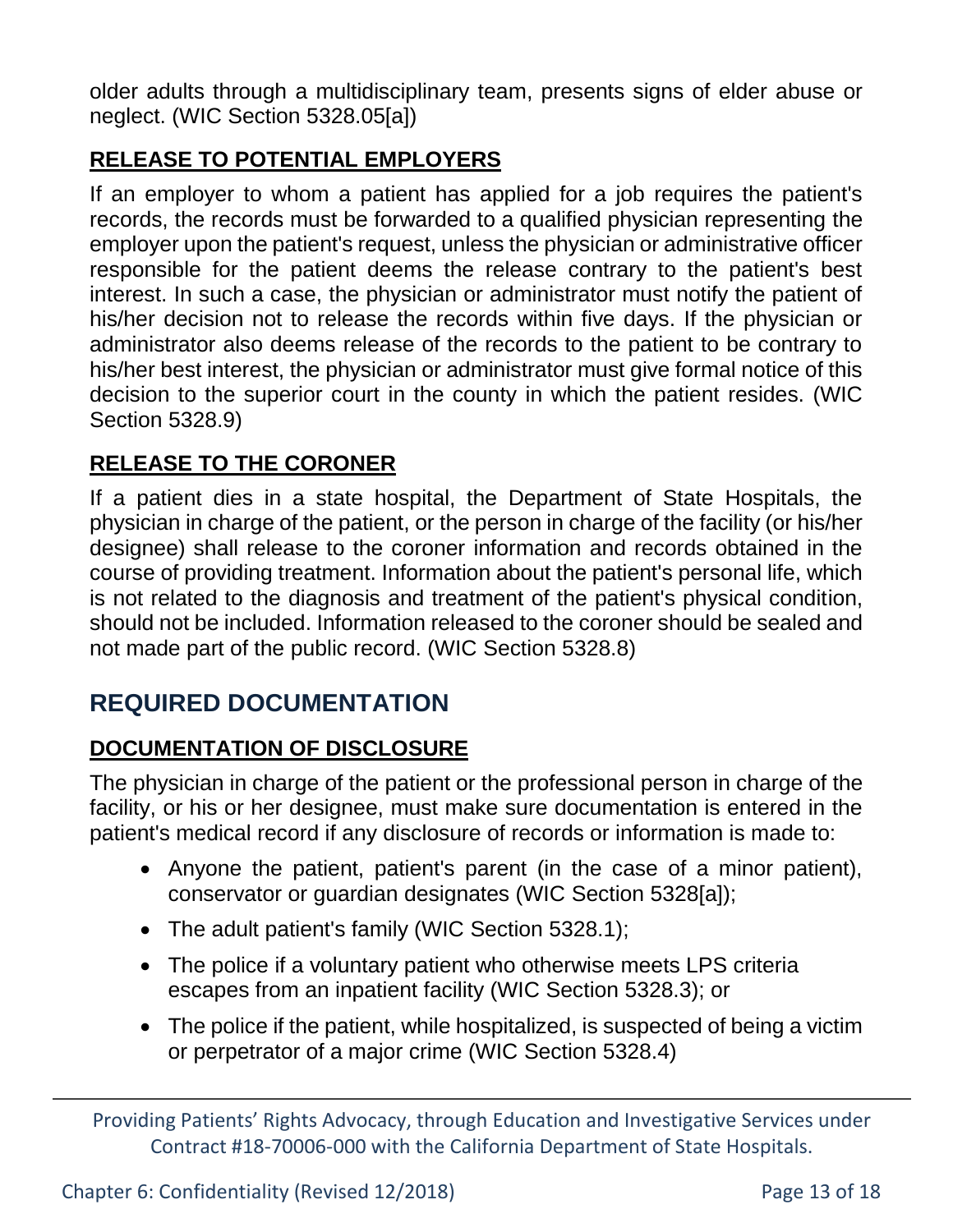The documentation must include:

- The date and circumstances under which the disclosure was made.
- The names and relationships to the patient, if any, of person or agencies to whom such disclosure was made.
- The specific information disclosed.

(WIC Section 5828.6)

### **SIGNED CONSENT FORMS**

LPS requires a consent form signed by the patient, or someone legally authorized to consent on his/her behalf, for release of any mental health information to which such patient is required to consent under WIC 5328 (a) or (d) or for release of alcohol and drug treatment information under the provisions of Health & Safety Code 11845.5 (formerly Sections 11878 and 11879).

Additionally, HIPAA requires a separate consent form for "psychotherapy notes."

Both California's LPS Act and Confidentiality of Medical Information Act (CMIA), and federal HIPAA regulations require specific elements that must be included in a valid consent for release of information. These requirements are similar, but not identical.

Signed consent forms should include the following:

- The name of the individual who has authorization to release the information.
- The use of the information the information to be released.
- Any use of the consent form must be noted in the patient's file. Patients who sign the forms must be given a copy. (WIC Sections 5328, 5328.7)

### **BREACH OF CONFIDENTIALITY PENALTIES**

Any person may bring an action against any individual who has willfully and knowingly released confidential information or records concerning him/her in violation of the law for whichever is greater: \$500.00 or three times the amount of actual damages. This is in addition to any disciplinary action employers or licensing boards may take against the individual. (WIC Section 5330)

Providing Patients' Rights Advocacy, through Education and Investigative Services under Contract #18-70006-000 with the California Department of State Hospitals.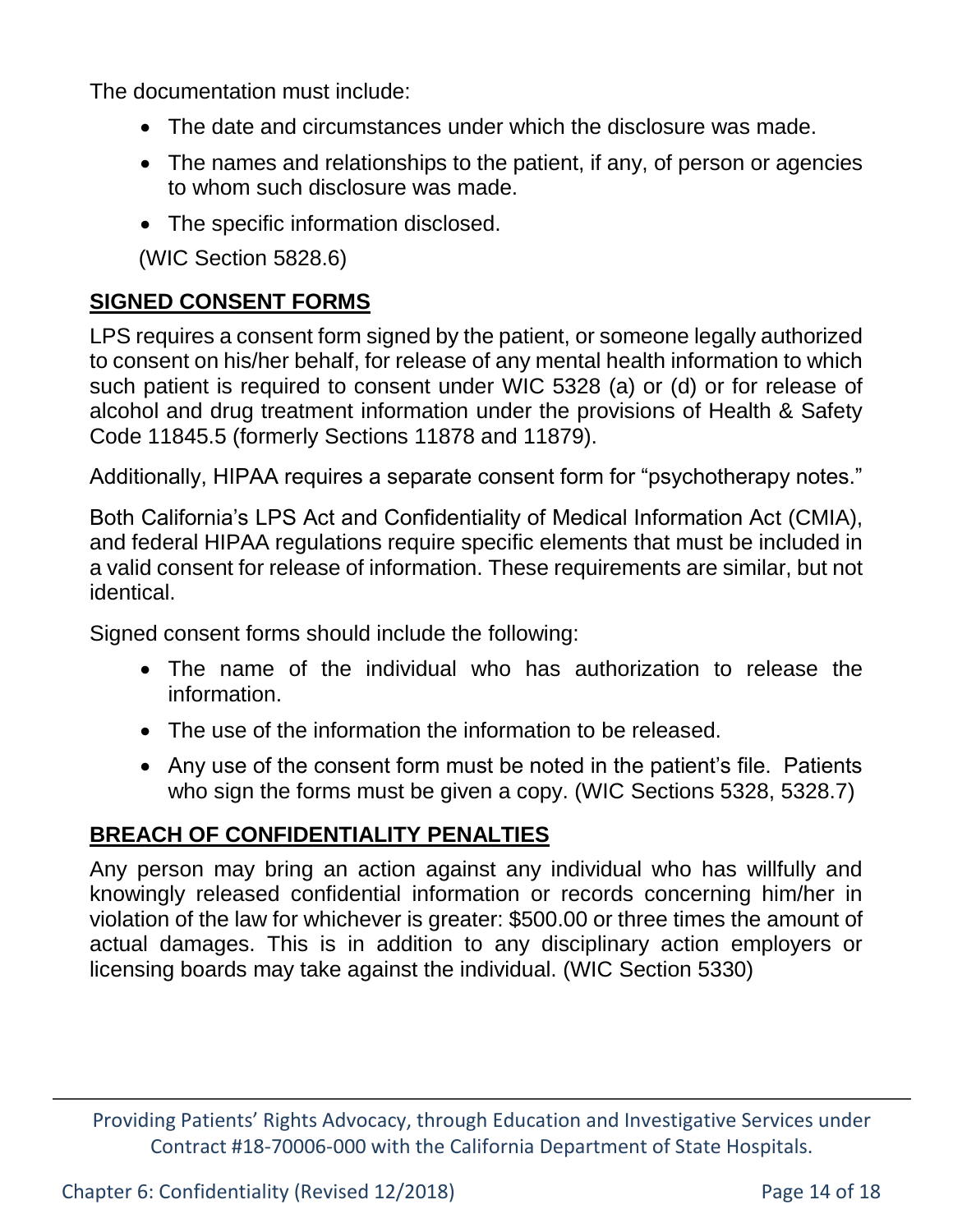# **CLIENT ACCESS TO MENTAL HEALTH RECORDS**

Under both federal HIPAA regulations and state law, a patient, or his/her authorized representative, is entitled to review, receive copies of, or ask for amendments of, their health records his/her mental and/or physical health records held by a health care provider. (HSC Section 123110)

### **PATIENT ACCESS TO RECORDS**

A patient or patient's representative must make a written request to inspect and/or to receive copies of the patient's records. (HSC Section 123110[a][b])

A request for copies must specify the records to be copied. (HSC Section 123110 [b])

### **TIMEFRAME FOR RECEIPT OR REVIEW OF RECORDS**

If a patient or representative makes a written request for inspection of records, the health care provider must allow access to the records during regular business hours within five working days after receiving the request. (HSC Section 123110 [a])

If a patient or representative makes a request for copies of all or part of a file, the health care provider must transmit the copies within fifteen days after receiving the request. (HSC Section123110 [b])

### **LIMITATION TO A PATIENT'S ACCESS**

There is a limitation to the absolute right of access. The health care provider may decline to permit inspection or provide copies of mental health records to a patient if there is a "substantial risk of significant adverse or detrimental consequences to the patient in seeing or receiving" such records. (HSC Section 123115[b])

However, such a refusal is subject to the following conditions:

The health care provider shall make a written record, to be included with the mental health records requested, noting the date of the request and explaining the health care provider's reason for refusing to permit inspection or provide copies of the records, including a description of the specific adverse or detrimental consequences to the patient that the provider anticipates would occur if inspection or copying were permitted.

The health care provider shall inform the patient of the provider's refusal to permit him or her to inspect or obtain copies of the requested records, and inform the patient of the right to require the provider to permit inspection by,

Providing Patients' Rights Advocacy, through Education and Investigative Services under Contract #18-70006-000 with the California Department of State Hospitals.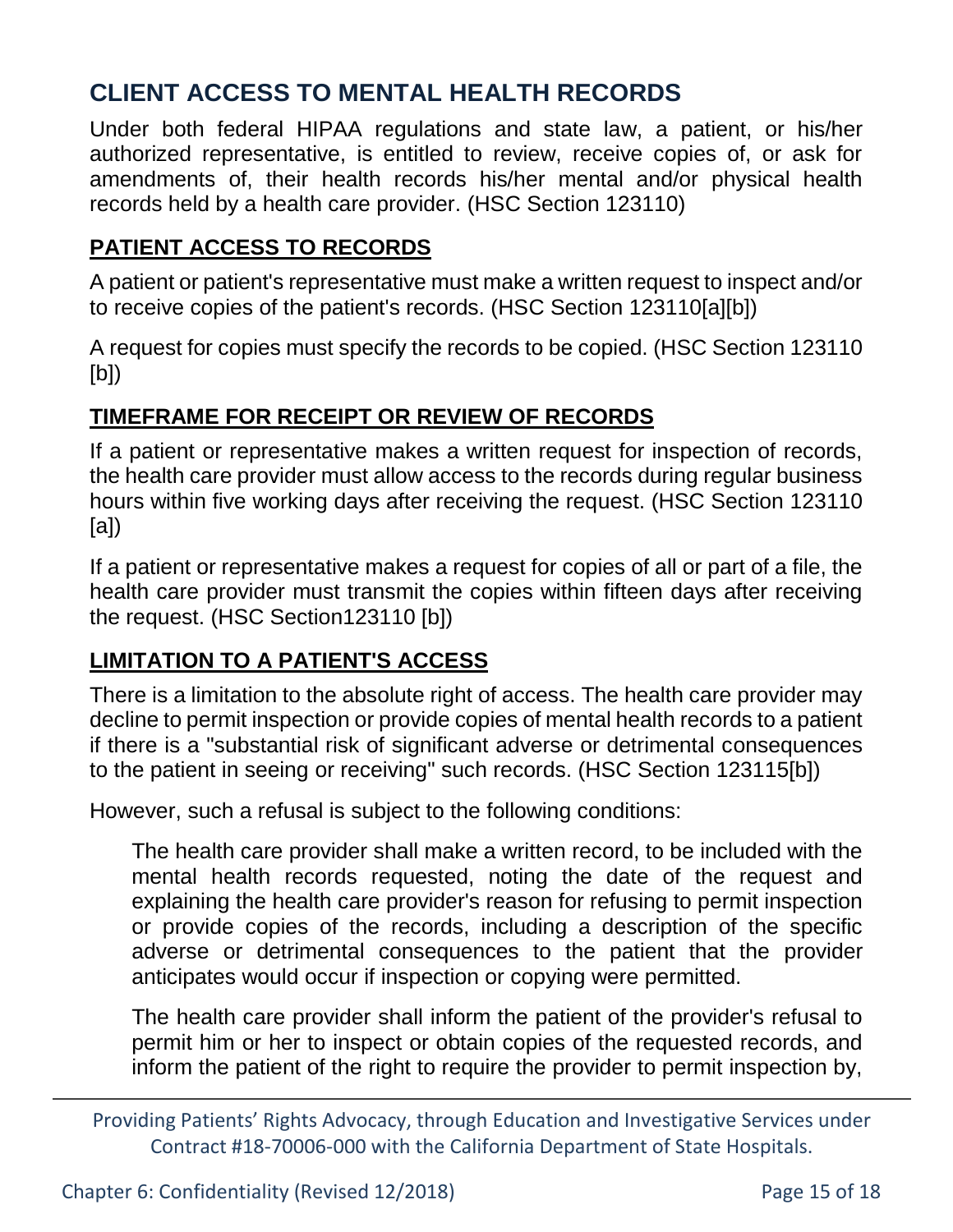or provide copies to, a licensed physician and surgeon, licensed psychologist, licensed marriage, family, and child counselor, or licensed clinical social worker designated by written authorization of the patient. The licensed physician and surgeon, licensed psychologist, licensed marriage, family, and child counselor, or licensed clinical social worker to whom the records are provided for inspection or copying shall not permit inspection or copying by the patient; and

The health care provider must record in the chart the date of the request, the reason for the denial, and a description of the specific anticipated adverse or detrimental consequences and whether the patient requested that another health professional inspect or obtain the requested records. (HSC Section 123115 [b][1]-[4])

If a licensed health care professional has determined in the exercise of professional judgment, that the access requested is reasonably likely to endanger the life or physical safety of the individual or another person, they may deny access. However, the individual has the right to a review (an appeal) by a licensed health care professional who is designated by the Department and who has not participated in the original decision to deny access. (HIPAA)

### **Summary of a patient's medical records in lieu of complete access**

A health care provider may prepare a summary of the record, for inspection and copying by a patient. However, HIPAA gives the individual, not the provider, this choice.

If the health care provider chooses to prepare a summary of the record rather than allowing access to the entire record, he or she shall make the summary of the record available to the patient within 10 working days from the date of the patient's request. However, if more time is needed because the record is of extraordinary length or because the patient was discharged from a licensed health facility within the last 10 days, the health care provider shall notify the patient of this fact and the date that the summary will be completed, but in no case shall more than 30 days elapse between the request by the patient and the delivery of the summary. In preparing the summary of the record the health care provider shall not be obligated to include information that is not contained in the original record. (HSC Section 123130[a])

A health care provider may confer with the patient in an attempt to clarify the patient's purpose and goal in obtaining his or her record. If as a consequence the patient requests information about only certain injuries, illnesses, or episodes,

Providing Patients' Rights Advocacy, through Education and Investigative Services under Contract #18-70006-000 with the California Department of State Hospitals.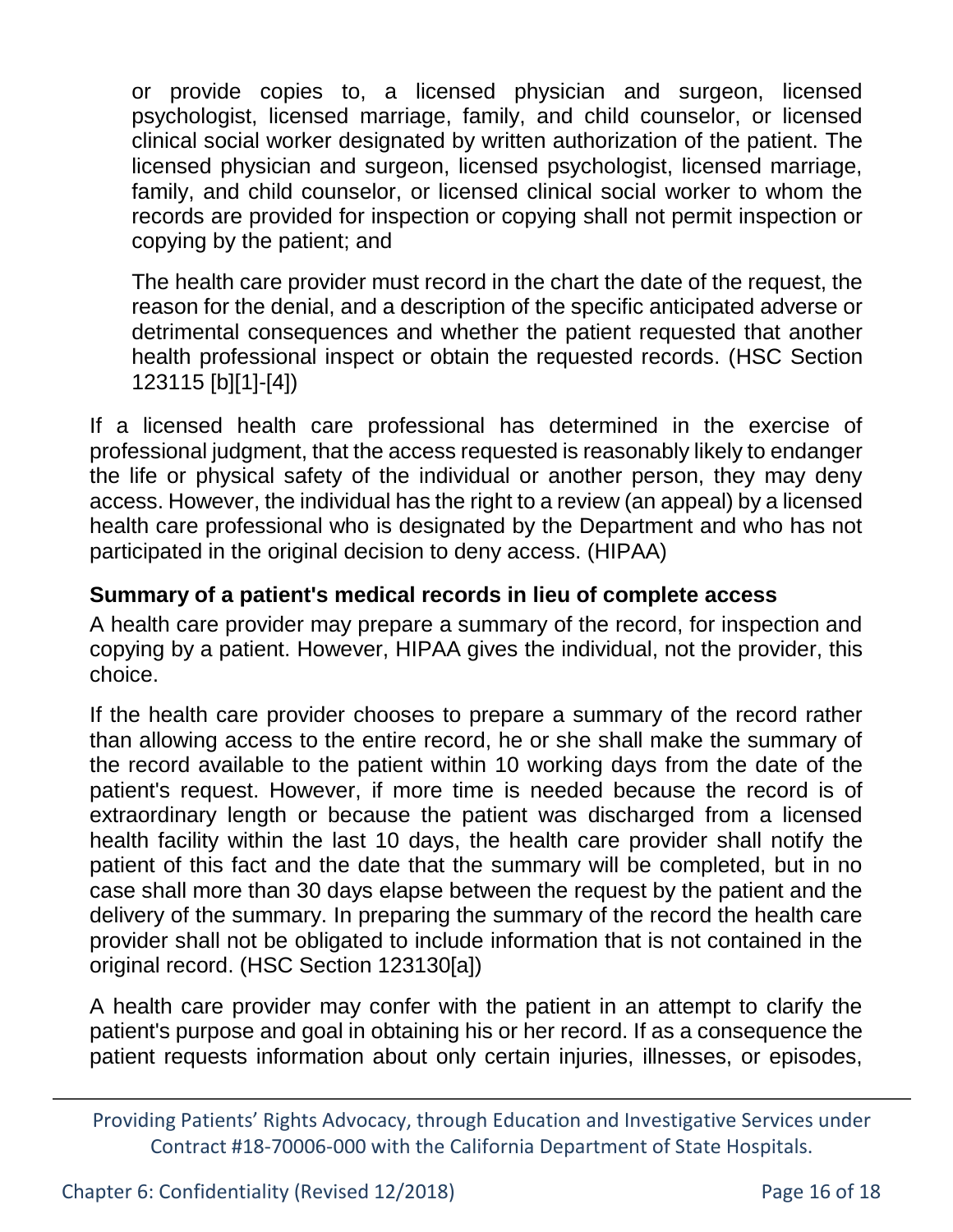this subdivision shall not require the provider to prepare the summary required by this subdivision for other than the injuries, illnesses, or episodes so requested by the patient. The summary shall contain for each injury, illness, or episode any information included in the record relative to the following:

- Chief complaint or complaints including pertinent history.
- Findings from consultations and referrals to other health care providers.
- Diagnosis, where determined.
- Treatment plan and regimen including medications prescribed.
- Progress of the treatment.
- Prognosis including significant continuing problems or conditions.
- Additionally, the health care provider may charge a reasonable fee based on actual time and cost for the preparation of the summary. The cost shall be based on a computation of the actual time spent preparing the summary for availability to the patient or the patient's representative. The health care provider may charge a "reasonable fee" based on actual time and cost for preparation of a summary pursuant to a patient's request for access to her records. (HSC Section 123130[f])

### **RECOURSE IF REQUEST IS DENIED**

A health care provider who willfully violates Health and Safety Code Section 123110 is guilty of an infraction punishable by a fine of not more than one hundred dollars (\$100). The state agency, board, or commission that issued the health care provider's professional or institutional license shall consider a violation as grounds for disciplinary action with respect to the licensure, including suspension or revocation of the license or certificate. (HSC Section 123110[i])

If the covered entity denies access, in whole or in part, to protected health information, the covered entity must comply with the following requirements:

Making other information accessible. The covered entity must, to the extent possible, give the individual access to any other protected health information requested, after excluding the protected health information as to which the covered entity has a ground to deny access.

The covered entity must provide a timely, written denial to the individual, and the denial must be in plain language and contain the following:

• The basis for the denial;

Chapter 6: Confidentiality (Revised 12/2018) Page 17 of 18

Providing Patients' Rights Advocacy, through Education and Investigative Services under Contract #18-70006-000 with the California Department of State Hospitals.